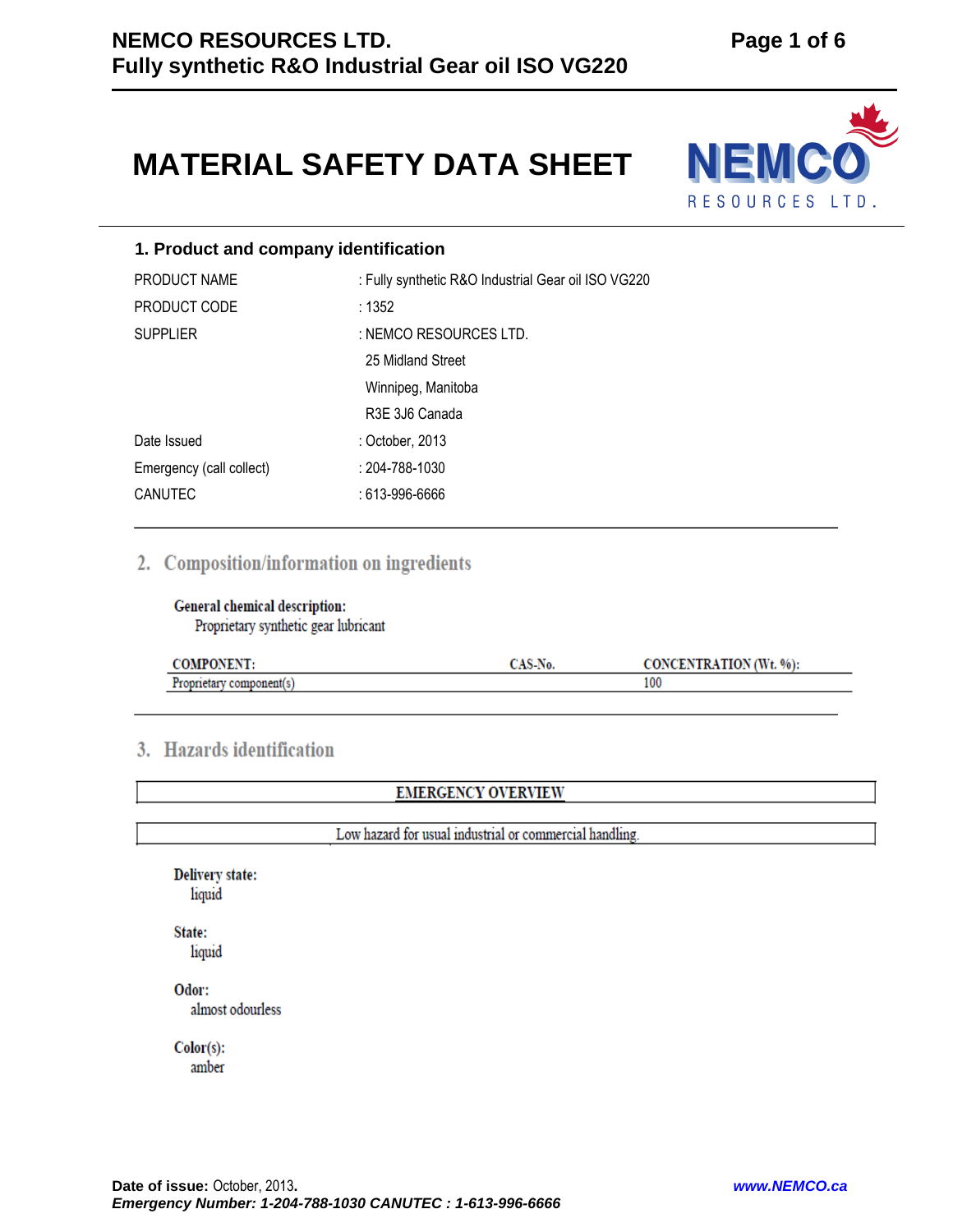# **NEMCO RESOURCES LTD.** Fully synthetic R&O Industrial Gear oil ISO VG220

**Routes of entry:** Skin contact, Ingestion

**Potential Health Acute Effects: Inhalation:** 

May cause respiratory irritation.

#### **Skin contact:**

Similar materials are not classified as skin irritants.

#### Eye contact:

Similar materials are not classified as eye irritants.

#### **Ingestion:**

May be harmful if swallowed in large quantities.

# **Potential Chronic Health Effects:**

None known

# 4. First aid measures

#### **After inhalation:**

Immediately remove victim to fresh air. If breathing has stopped, administer artificial respiration. Seek medical attention immediately.

#### After skin contact:

Wash thoroughly with soap and water.

#### After eye contact:

Rinse immediately with plenty of water, also under the eyelids, for at least 15 minutes. Do not rub eyes; mechanical action may cause corneal damage. If adverse health effects develop seek medical attention.

#### **After ingestion:**

Call a physician or poison control center immediately.

#### 5. Fire fighting measures

#### **Flash point:**

460,4 °F (238.0 °C) ;; Flash Point, Pensky-Martens

#### **Autoignition temperature:**

Not available

**Flammable/Explosive limits: Lower limits:** Not determined. **Upper limits:** Not determined.

Suitable extinguishing media: Water Spray Foam Carbon dioxide. Dry Chemical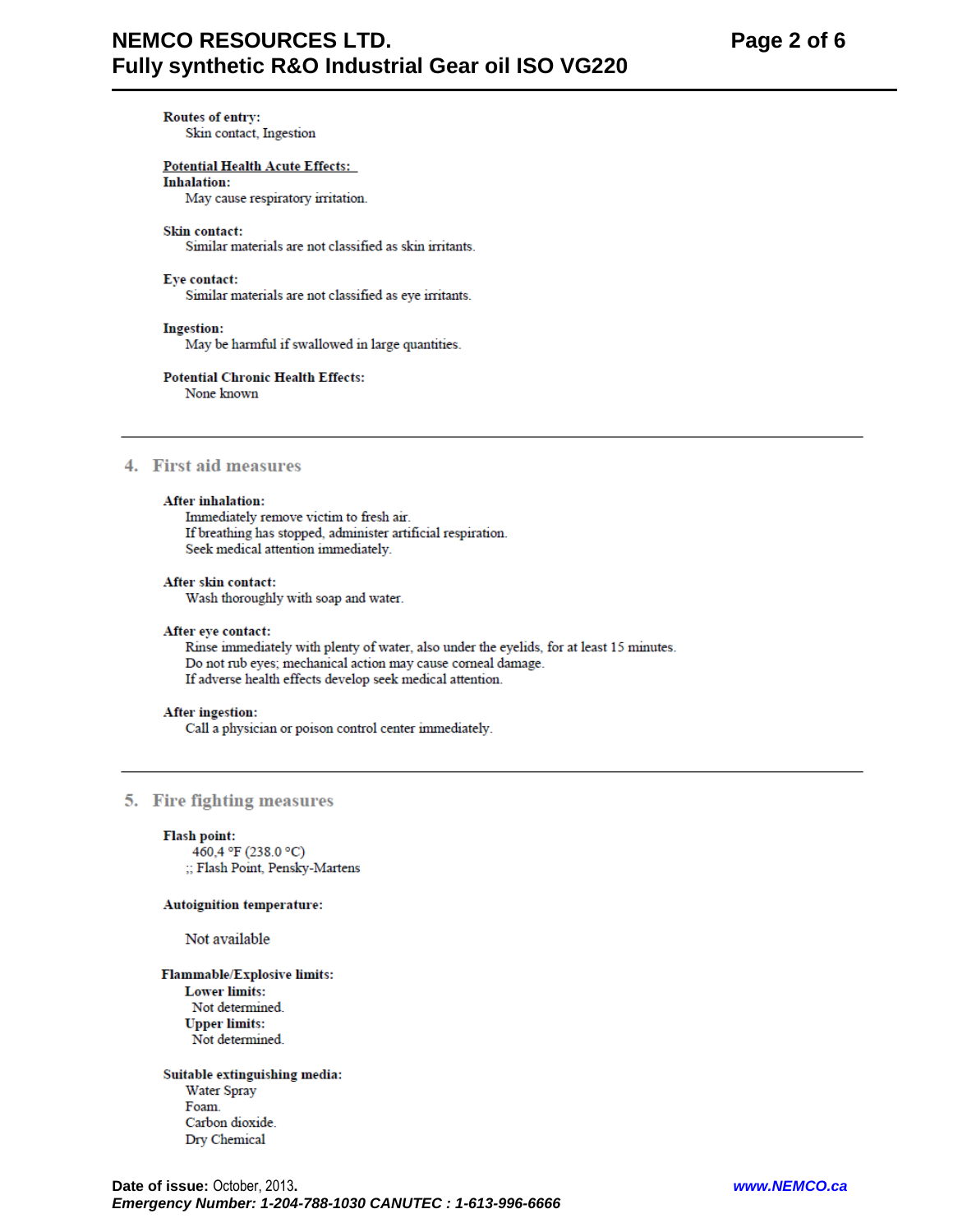# Special protection equipment for firefighters: Wear self-contained breathing apparatus.

Wear full protective clothing.

Unusual fire or explosion hazards: None known

#### Hazardous combustion products:

Carbon dioxide., carbon monoxide, phosphorus oxides, nitrogen oxides

#### Additional fire fighting advice:

In case of fire, keep containers cool with water spray. If a spill or leak has not ignited, use water spray to disperse the vapors. Water spray may be used to flush spills away from fire.

# 6. Accidental release measures

#### **Personal precautions:**

Wear adequate personal protective clothing and equipment.

#### **Environmental precautions:**

Add dry material to absorb spill (if large spill, dike to contain).

#### Methods for cleaning and take-up:

Pick up spilled material and containerize for recovery or disposal. Flush area with water to remove residues.

## 7. Handling and storage

# **Handling:**

**Handling advice:** Ensure adequate ventilation. Avoid formation of aerosols or mist. Danger of slipping on spilled product.

Storage: General storage advice: Avoid container damage while handling and storing. Avoid heating to decomposition.

Storage conditions to keep: Store in sealed original container.

## 8. Exposure controls/personal protection

Indication for system design: Local exhaust ventilation recommended.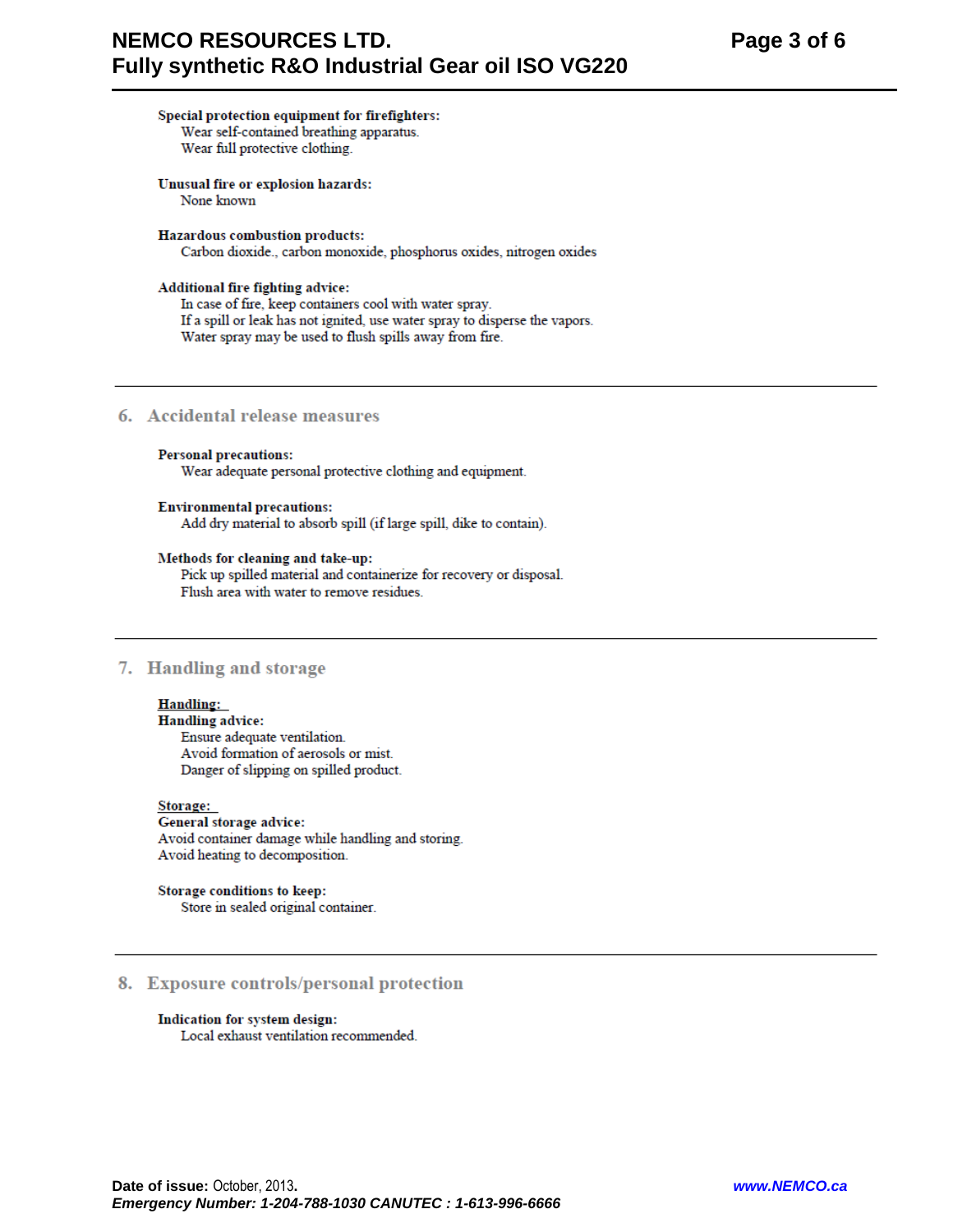#### Components with specific control parameters for workplace:

Valid for **USA** 

| Name on list      | <b>Basis</b> | Type                                                   | Value            | Category | Remarks |
|-------------------|--------------|--------------------------------------------------------|------------------|----------|---------|
| OIL MIST. MINERAL | ACGIH        | Time Weighted Average (TWA).                           | $5 \text{ mg/m}$ |          |         |
| OIL MIST. MINERAL | ACGIH        | Short Term Exposure Limit (STEL): 10 mg/m <sup>2</sup> |                  |          |         |

Personal protection measures:

## **Respiratory protection:**

If exposed to aerosol or mist, wear NIOSH approved Category 23C respirator, excluding single use or disposable respirators in accordance with 30 CFR 11(i).

The respirator shall be equipped with combination cartridges approved for paints, enamels and lacquers unless air-supplied respirator is selected.

#### **Hand protection:**

Protective gloves made of rubber.

#### Eye protection:

Safety glasses with side shields.

#### Skin protection:

Wear suitable protective clothing.

#### 9. Physical and chemical properties

| <b>General description:</b> |  |
|-----------------------------|--|
| Delivery state:             |  |
| State:                      |  |
| Odor:                       |  |
| $Color(s)$ :                |  |

**Designation** 

Melting point

Solubility in Water

Density

liquid liquid almost odourless amber

Value  $-36 °C (-32.8 °F)$  $0.86$  g/cm3 Insoluble

Method

no information no information

#### 10. Stability and reactivity

Reactivity: Materials to avoid: Oxidizers **Bases Strong Acids** 

Hazardous polymerization: Will not occur

#### 11. Toxicological information

#### General toxicological information:

No toxicity information available or testing conducted on this product. Any health or toxicological information included in Section 3 was based on data associated with the components or an analogous product.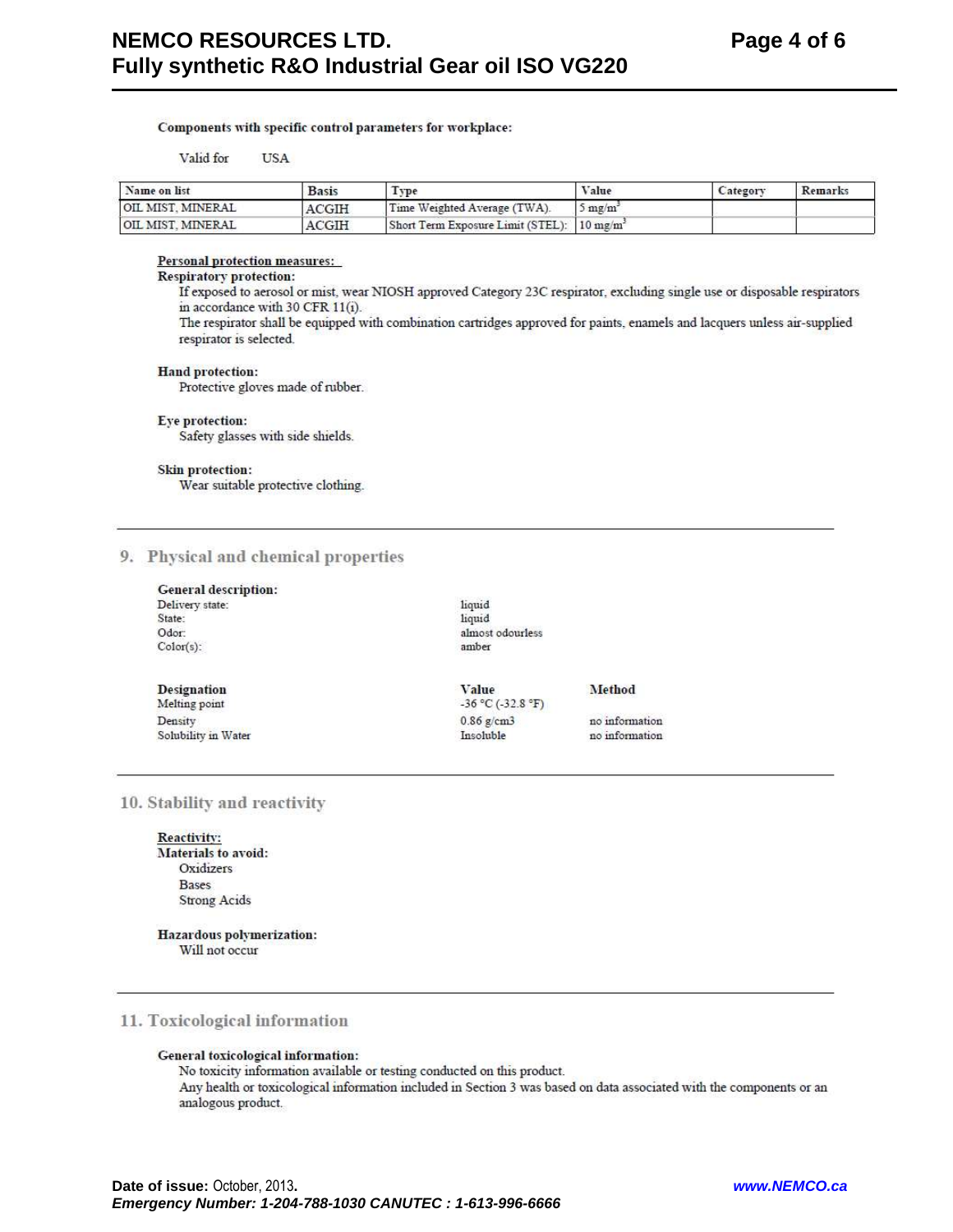# 12. Ecological information

General ecological information: no data available

# 13. Disposal considerations

#### Waste disposal of product:

Avoid landfilling liquids.

Reclaim where possible.

All recovered material should be packaged, labeled, transported, and disposed or reclaimed in conformance with applicable laws and regulations and in conformance with good engineering practices.

# **14. Transport information**

**General information:** Not hazardous according to RID, ADR, ADNR, IMDG, IATA-DGR, CFR and TDG.

# 15. Regulatory information

| <b>TSCA Inventory Status:</b>                             | This product and/or all of its components are either included on or exempt from the<br>TSCA Inventory of Chemical Substances.                              |                 |             |
|-----------------------------------------------------------|------------------------------------------------------------------------------------------------------------------------------------------------------------|-----------------|-------------|
| <b>SARA 311/312 Hazard</b><br><b>Categories:</b>          | None                                                                                                                                                       |                 |             |
| TSCA 12(b) Components:                                    | none                                                                                                                                                       |                 |             |
| <b>SARA 313 Toxic Chemicals:</b>                          | none                                                                                                                                                       |                 |             |
| <b>SARA 302 Extremely Hazardous</b><br><b>Substances:</b> | US. EPA Emergency Planning and Community Right-To-Know Act (EPCRA)<br>SARA Title III Section 302 Extremely Hazardous Substance (40 CFR 355, Appendix<br>A) |                 |             |
|                                                           | FORMALDEHYDE                                                                                                                                               | $CAS: 50-00-0$  | $\leq$ 1PPM |
| <b>CERCLA Hazardous Chemicals:</b>                        | US. EPA CERCLA Hazardous Substances (40 CFR 302)                                                                                                           |                 |             |
|                                                           | <b>METHYLENE OXIDE</b><br>POLYCYCLIC ORGANIC                                                                                                               | $CAS: 50-00-0$  | $\leq$ 1PPM |
|                                                           | <b>MATTER</b>                                                                                                                                              | $CAS: 115-86-6$ | 0.7%        |
| <b>California Proposition 65:</b>                         | This product contains the following chemical/s known to the State of California to<br>cause cancer and/or birth defects or other reproductive harm.        |                 |             |
|                                                           | FORMALDEHYDE (GAS)                                                                                                                                         | CAS: 50-00-0    | $\leq$ 1PPM |